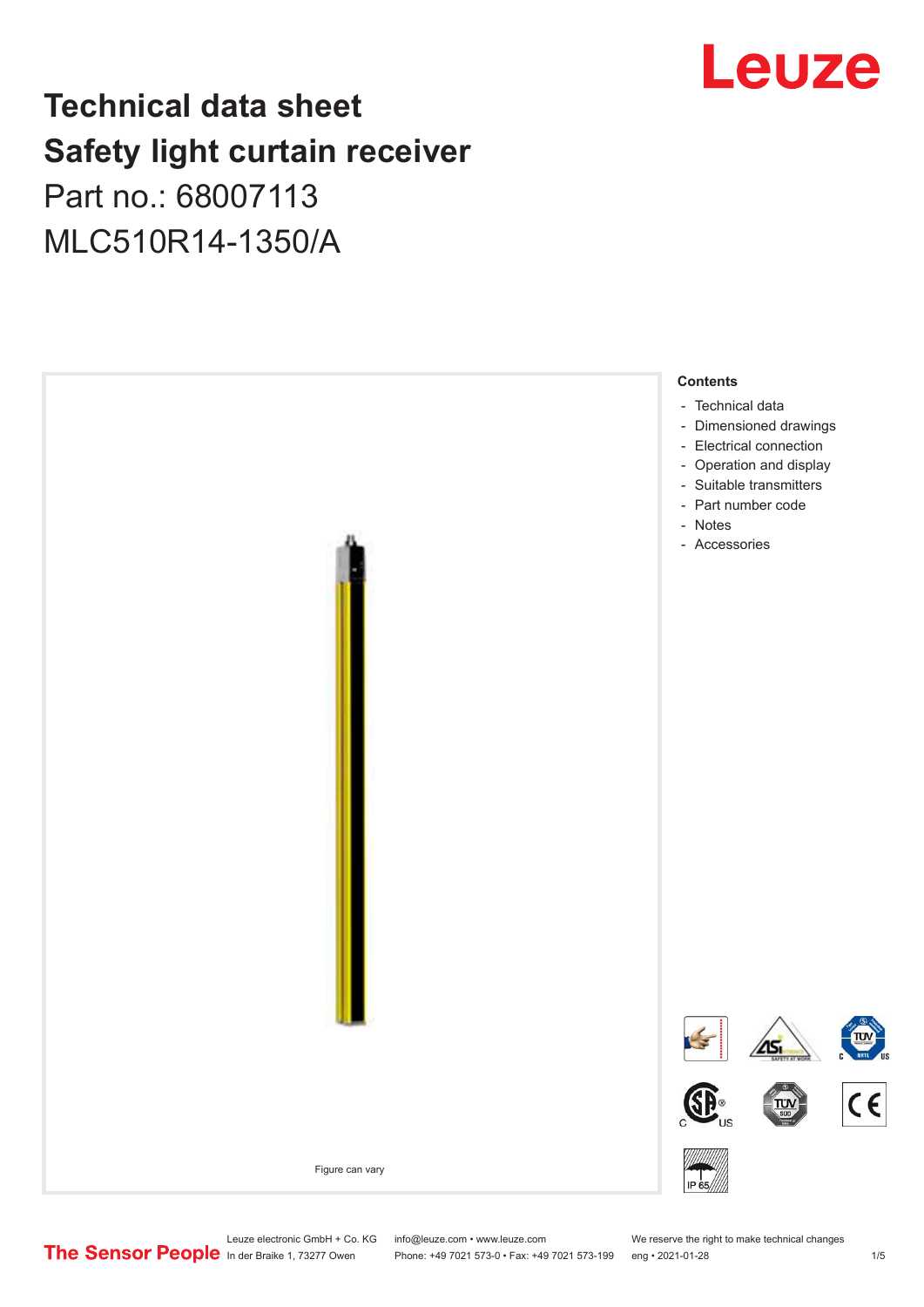## <span id="page-1-0"></span>**Technical data**

#### **Basic data**

| <b>Series</b> | <b>MLC 500</b>    |
|---------------|-------------------|
| Device type   | Receiver          |
| Application   | Finger protection |

#### **Characteristic parameters**

| <b>Type</b>            | 4, IEC/EN 61496          |
|------------------------|--------------------------|
| <b>SIL</b>             | 3, IEC 61508             |
| <b>SILCL</b>           | 3, IEC/EN 62061          |
| Performance Level (PL) | e, EN ISO 13849-1        |
| $PFH_{n}$              | 7.73E-09 per hour        |
| Mission time $T_M$     | 20 years, EN ISO 13849-1 |
| Category               | 4, EN ISO 13849          |

#### **Protective field data**

**Resolution** 14 mm **Protective field height** 1,350 mm

#### **Optical data**

**Synchronization Synchronization** Optical between transmitter and receiver **Electrical data**

Short circuit protected

#### **Protective circuit COVER COVER COVER COVER COVER COVER COVER COVER COVER COVER COVER COVER COVER COVER COVER**

**Performance data Supply voltage U<sub>B</sub> Current consumption from AS-i** 

26.5 ... 31.6 V 150 mA

#### **Timing**

**circuit**

**Response time** 30 ms **Restart delay time** 100 ms

#### **Interface**

**Type AS-Interface Safety at Work AS-i Function** Process **AS-i profile** S-0.B.F **Slave address** 1..31 programmable, default=0 **Cycle time acc. to AS-i specifications** Max. 5 ms ms

#### **Connection**

**Number of connections** 1 Piece(s)

| <b>Connection 1</b>       |                   |
|---------------------------|-------------------|
| <b>Function</b>           | Machine interface |
| <b>Type of connection</b> | Connector         |
| <b>Thread size</b>        | M <sub>12</sub>   |
| <b>Material</b>           | Metal             |
| No. of pins               | $5 - pin$         |

# Leuze

| Cable properties                              |                        |
|-----------------------------------------------|------------------------|
| Permissible conductor cross<br>section, typ.  | $0.25$ mm <sup>2</sup> |
| Length of connection cable, max.              | $100 \text{ m}$        |
| Permissible cable resistance to<br>load, max. | $200 \Omega$           |
|                                               |                        |

#### **Mechanical data**

| Dimension (W x H x L)    | 29 mm x 1,416 mm x 35.4 mm |
|--------------------------|----------------------------|
| <b>Housing material</b>  | Metal                      |
| <b>Metal housing</b>     | Aluminum                   |
| Lens cover material      | Plastic / PMMA             |
| Material of end caps     | Diecast zinc               |
| Net weight               | $1,500$ q                  |
| <b>Housing color</b>     | Yellow, RAL 1021           |
| <b>Type of fastening</b> | Groove mounting            |
|                          | Mounting bracket           |
|                          | Mounting on Device Column  |
|                          | Swivel mount               |
|                          |                            |

#### **Operation and display**

| Type of display | ' FD.      |
|-----------------|------------|
| Number of LEDs  | 2 Piece(s) |

#### **Environmental data**

| Ambient temperature, operation     | $055$ °C   |
|------------------------------------|------------|
| Ambient temperature, storage       | $-3070 °C$ |
| Relative humidity (non-condensing) | $095\%$    |

#### **Certifications**

| Degree of protection    | IP 65          |
|-------------------------|----------------|
| <b>Protection class</b> | Ш              |
| <b>Certifications</b>   | c CSA US       |
|                         | c TÜV NRTL US  |
|                         | TÜV Süd        |
| US patents              | US 6,418,546 B |

#### **Classification**

| <b>Customs tariff number</b> | 85365019 |
|------------------------------|----------|
| eCl@ss 5.1.4                 | 27272704 |
| eCl@ss 8.0                   | 27272704 |
| eCl@ss 9.0                   | 27272704 |
| eCl@ss 10.0                  | 27272704 |
| eCl@ss 11.0                  | 27272704 |
| <b>ETIM 5.0</b>              | EC002549 |
| <b>ETIM 6.0</b>              | EC002549 |
| <b>ETIM 7.0</b>              | EC002549 |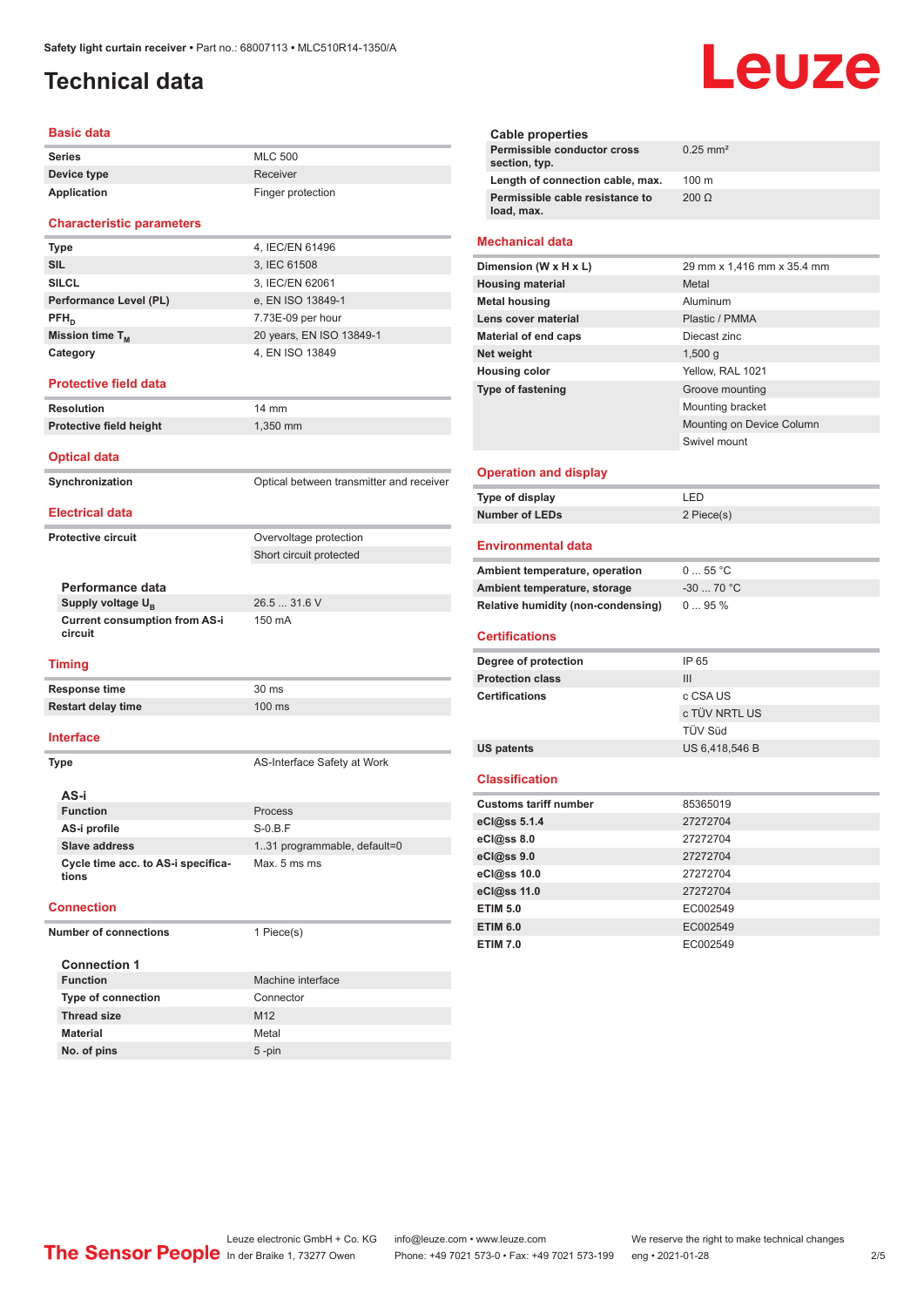## <span id="page-2-0"></span>**Dimensioned drawings**

Leuze

All dimensions in millimeters

### Calculation of the effective protective field height  $H_{PFE} = H_{PFN} + B + C$



 $H<sub>PE</sub>$  Effective protective field height = 1362 mm

C 6 mm

 $H_{\text{PFN}}$  Nominal protective field height = 1350 mm<br>A Total height = 1416 mm

Total height =  $1416$  mm

B 6 mm

R Effective protective field height  $H_{PFE}$  goes beyond the dimensions of the optics area to the outer borders of the circles labeled with R.

## **Electrical connection**

#### **Connection 1**

| <b>Function</b>    | Machine interface |
|--------------------|-------------------|
| Type of connection | Connector         |
| <b>Thread size</b> | M12               |
| <b>Type</b>        | Male              |
| <b>Material</b>    | Metal             |
| No. of pins        | $5$ -pin          |
| Encoding           | A-coded           |

#### **Pin Pin assignment 1** AS-i+ **2** n.c. **3** AS-i-**4** n.c. **5** n.c.



## **Operation and display**

| <b>LED</b>                                                                      | <b>Display</b>          | <b>Meaning</b>                                |
|---------------------------------------------------------------------------------|-------------------------|-----------------------------------------------|
| 1                                                                               | Off                     | Device switched off                           |
|                                                                                 | Red, continuous light   | Protective field interrupted                  |
|                                                                                 | Red, flashing, 1 Hz     | External error                                |
|                                                                                 | Red, flashing, 10 Hz    | Internal error                                |
|                                                                                 | Green, flashing, 1 Hz   | Protective field free, weak signal            |
|                                                                                 | Green, continuous light | Protective field free                         |
| $\overline{2}$<br>Off<br>On<br>Green, continuous light<br>Red, continuous light |                         | No voltage                                    |
|                                                                                 |                         | OSSD off, transmission channel C2             |
|                                                                                 |                         | AS-i slave communicating with AS-i master     |
|                                                                                 |                         | AS-i slave not communicating with AS-i master |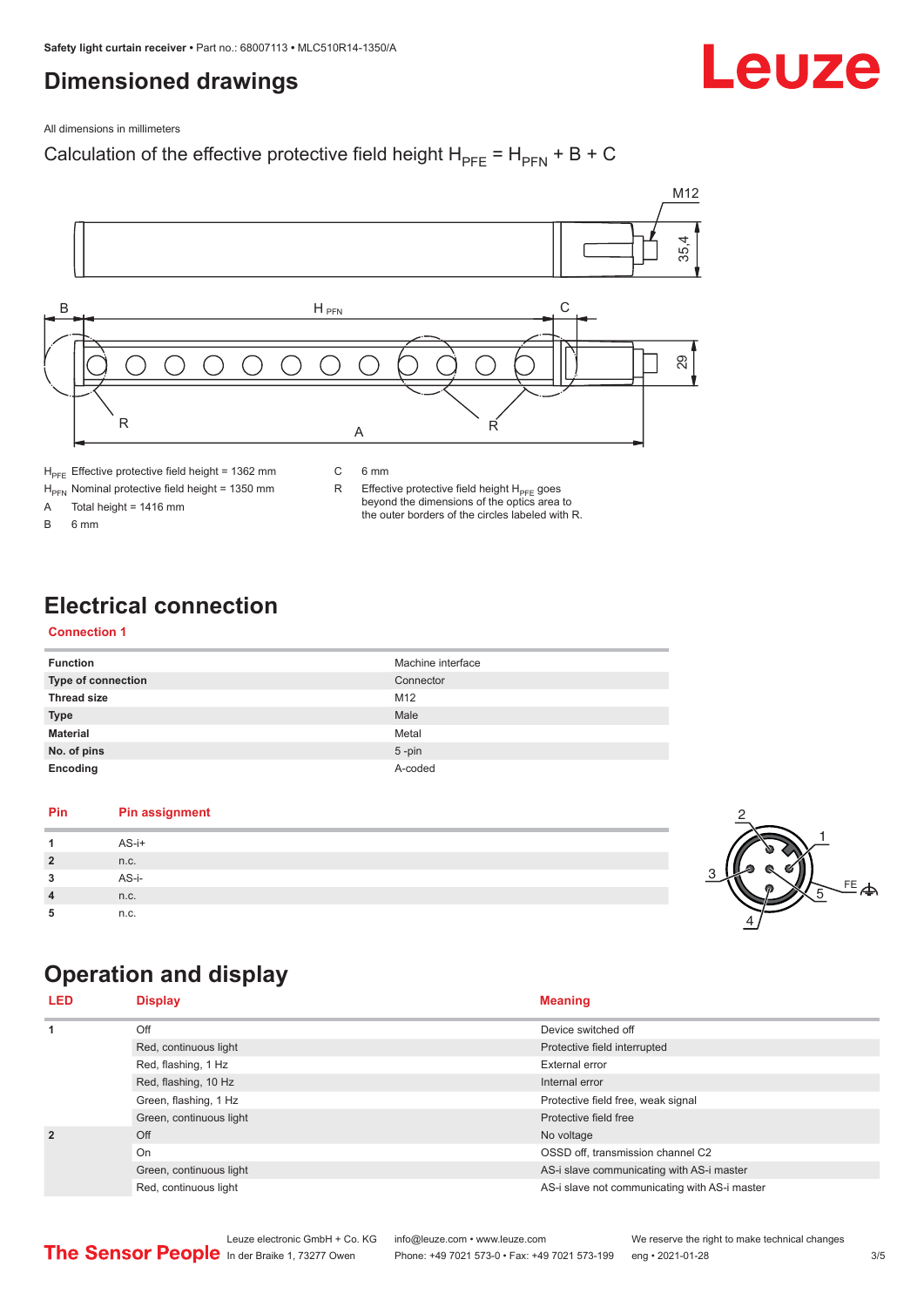## <span id="page-3-0"></span>**Operation and display**

| <b>LED</b>   | <b>Display</b>                  | <b>Meaning</b>                                       |
|--------------|---------------------------------|------------------------------------------------------|
| $\mathbf{2}$ | Yellow, flashing                | AS-i slave has invalid address 0                     |
|              | Red, flashing                   | AS-i slave device error or AS-i connection defective |
|              | Red/green, flashing alternately | Periphery error                                      |

## **Suitable transmitters**

| Part no. | <b>Designation</b> | <b>Article</b>                      | <b>Description</b>                                                                                                                                                      |
|----------|--------------------|-------------------------------------|-------------------------------------------------------------------------------------------------------------------------------------------------------------------------|
| 68006113 | MLC500T14-1350/A   | Safety light curtain<br>transmitter | Resolution: 14 mm<br>Protective field height: 1,350 mm<br>Operating range: 0  6 m<br>Interface: AS-Interface Safety at Work<br>Connection: Connector, M12, Metal, 5-pin |

## **Part number code**

| Part designation: MLCxyy-za-hhhhei-ooo |                                                                                                                                                                                                                                                                                             |  |  |  |
|----------------------------------------|---------------------------------------------------------------------------------------------------------------------------------------------------------------------------------------------------------------------------------------------------------------------------------------------|--|--|--|
| <b>MLC</b>                             | <b>Safety light curtain</b>                                                                                                                                                                                                                                                                 |  |  |  |
| x                                      | <b>Series</b><br>3: MLC 300<br>5: MLC 500                                                                                                                                                                                                                                                   |  |  |  |
| уу                                     | <b>Function classes</b><br>00: transmitter<br>01: transmitter (AIDA)<br>02: transmitter with test input<br>10: basic receiver - automatic restart<br>11: basic receiver - automatic restart (AIDA)<br>20: standard receiver - EDM/RES selectable<br>30: extended receiver - blanking/muting |  |  |  |
| z                                      | Device type<br>T: transmitter<br>R: receiver                                                                                                                                                                                                                                                |  |  |  |
| a                                      | <b>Resolution</b><br>14:14 mm<br>20:20 mm<br>30:30 mm<br>40:40 mm<br>90: 90 mm                                                                                                                                                                                                              |  |  |  |
| hhhh                                   | Protective field height<br>150  3000: from 150 mm to 3000 mm                                                                                                                                                                                                                                |  |  |  |
| ${\bf e}$                              | <b>Host/Guest (optional)</b><br>H: Host<br>MG: Middle Guest<br>G: Guest                                                                                                                                                                                                                     |  |  |  |
| j.                                     | Interface (optional)<br>/A: AS-i                                                                                                                                                                                                                                                            |  |  |  |
| 000                                    | Option<br>/V: high Vibration-proof<br>EX2: explosion protection (zones 2 + 22)<br>SPG: Smart Process Gating                                                                                                                                                                                 |  |  |  |
|                                        | <b>Note</b>                                                                                                                                                                                                                                                                                 |  |  |  |
|                                        | $\&$ A list with all available device types can be found on the Leuze website at www.leuze.com.                                                                                                                                                                                             |  |  |  |

Leuze